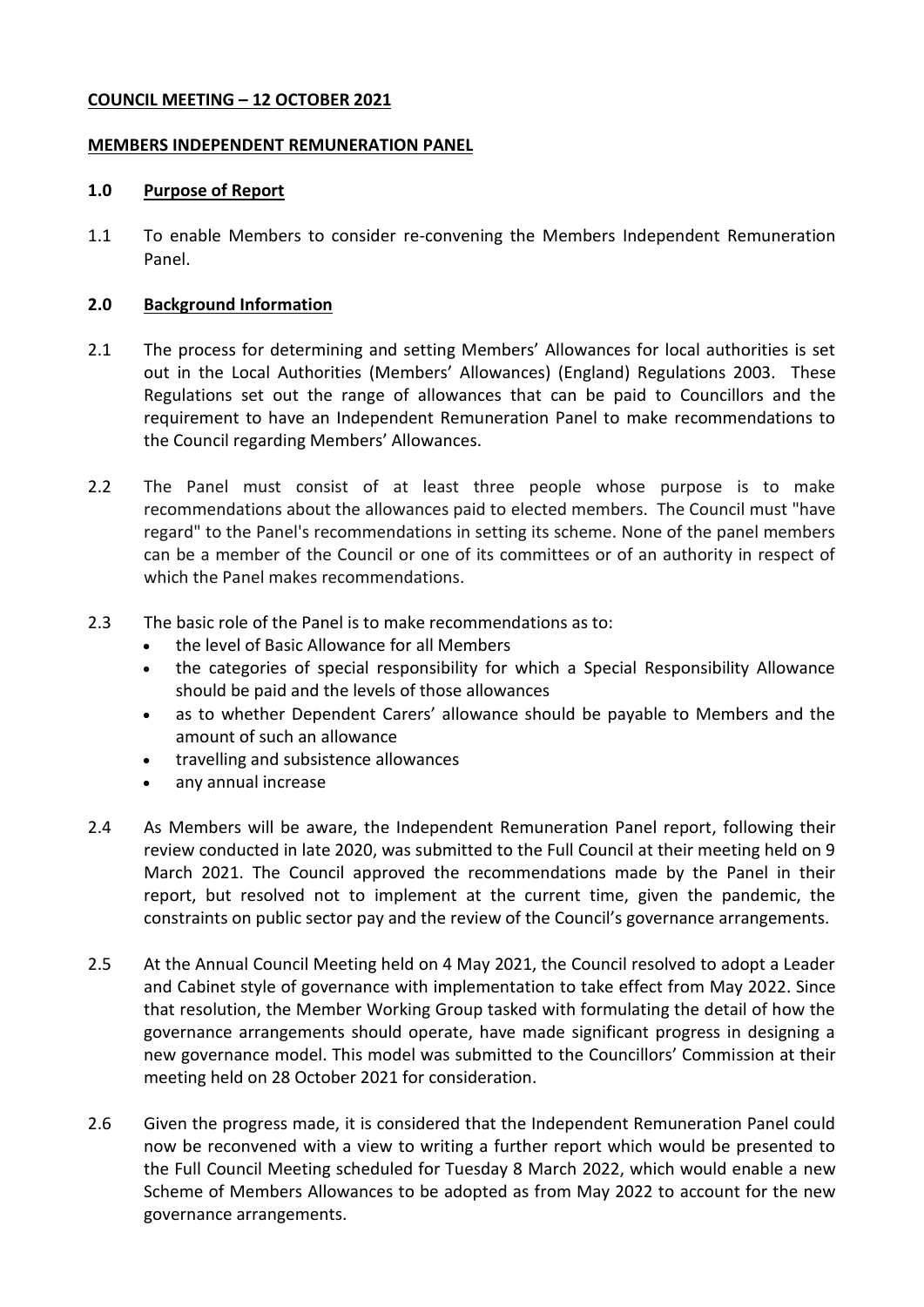## **3.0 Proposals**

## Convening the Panel

- 3.1 It is proposed that the same Panel be re-convened to undertake this further review, given the knowledge they acquired and the evidence they gathered during the last process. The Panel comprised of John Shaw who acted as Chairman, and the Council's two Independent Persons, Paul Cox and Sarah Britton. As Chairman, John Shaw has the requisite local government financial background and has sat on Members' Independent Remuneration Panels for North Kesteven District Council.
- 3.2 All three members of the Panel have indicated their willingness to support this further review, and as before, it is considered that they would bring a good and appropriate mix of skills and experience required for the Panel.

### Indicative Timetable

3.3 An indicative timetable for the review was considered by the Councillors' Commission at their meeting held on 28 September 2021, and this is set out below:

| <b>Activity</b>                          | <b>Time frame</b>                    |
|------------------------------------------|--------------------------------------|
| Full Council to approve the convening of | 12 October 2021                      |
| the Independent Remuneration Panel       |                                      |
| Re-provide bench marking data and        | October 2021                         |
| information on the proposed new          |                                      |
| governance arrangements to be sent to    |                                      |
| the Panel members                        |                                      |
| Panel to meet with the Statutory         | November 2021                        |
| Officers - Chief Executive / Section 151 |                                      |
| Officer and Monitoring Officer           |                                      |
| Panel to meet with the Governance        | November 2021                        |
| <b>Review Member Working Party</b>       |                                      |
| Chairman of the Panel to draft report    | December 2021                        |
| and submit to the Council                |                                      |
| Draft Panel report to be considered by   | December 2021                        |
| the Councillors' Commission              |                                      |
| Any comments on the draft Panel report   | January 2022                         |
| to be considered by the Panel            |                                      |
| Chairman to submit final report to the   | February 2022                        |
| Council                                  |                                      |
| Full Council to consider and adopt the   | 8 March 2022                         |
| Final Recommendations on the             |                                      |
| Members' Allowances Scheme               |                                      |
| New Scheme for Members' Allowances       | 18 May 2022 following Annual Council |
| to be implemented                        | and implementation of new            |
|                                          | governance arrangements              |